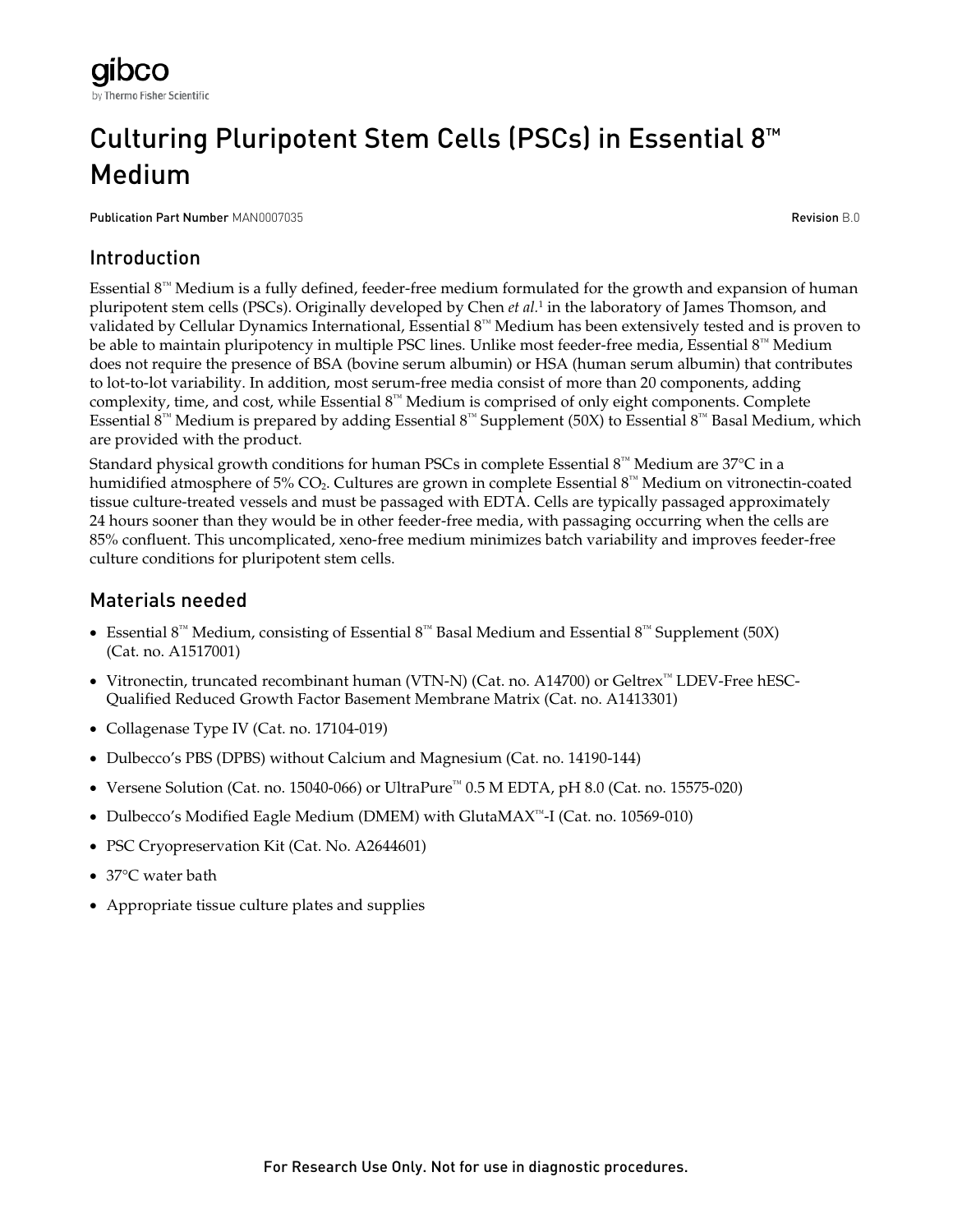### Prepare media and reagents

#### Essential 8™ Medium (500 mL of complete medium)

- 1. Thaw Essential 8™ Supplement (50X) at room temperature for ~1 hour. **Do not thaw frozen supplement at 37°C**.
- 2. To prepare 500 mL of complete Essential  $8^{\text{nd}}$  Medium, aseptically mix the following components:

| Essential $8^m$ Basal Medium              | 490 mL          |
|-------------------------------------------|-----------------|
| Essential $8^{\text{m}}$ Supplement (50X) | $10 \text{ mL}$ |

3. Complete Essential  $8^m$  Medium can be stored at  $2-8^{\circ}$ C for up to 2 weeks.

**Note:** Before use, warm complete medium required for that day at room temperature until it is no longer cool to the touch. **Do not warm the medium at 37°C**.

#### 0.5 mM EDTA in DPBS (50 mL)

1. To prepare 50 mL of 0.5 mM EDTA in DPBS, aseptically mix the following components in a 50-mL conical tube in a biological safety cabinet:

| DPBS without Calcium and Magnesium | $50 \text{ mL}$ |
|------------------------------------|-----------------|
| 0.5M EDTA                          | $50 \mu L$      |

2. Filter sterilize the solution. The solution can be stored at room temperature for up to six months.

#### Coat culture vessels with Vitronectin (VTN-N)

- Upon receipt, thaw the vial of vitronectin at room temperature and prepare 60-µL aliquots of vitronectin in polypropylene tubes. Freeze the aliquots at –80°C or use immediately.
- 2. Prior to coating culture vessels, calculate the working concentration of vitronectin using the formula below and dilute the stock appropriately. Refer to Table 1, page [3,](#page-2-0) for culture surface area and volume required.

The optimal working concentration of vitronectin is cell line dependent. We recommend using a final coating concentration of  $0.5 \mu g/cm^2$  for human PSC culture.

> Culture Surface Area Working Conc. = Coating Conc.  $\times$  -Volume Required for Surface Area  $Dilution Factor = \frac{Stock concentration (0.5 mg/mL)}{Working concentration}$

Example: To coat a 6-well plate at a coating concentration of 0.5  $\mu$ g/cm<sup>2</sup>, you will need to prepare 6 mL of diluted vitronectin solution (10 cm<sup>2</sup>/well surface area and 1 mL of diluted vitronectin/well; see Table 1,

page [3\)](#page-2-1) at the following working concentration:<br>Working conc. =  $0.5 \mu g/cm^2 \times \frac{10 \text{ cm}^2}{1 \text{ mL}} = 5 \mu g/mL$ 

Dilution factor =  $\frac{0.5 \text{ mg/mL}}{5 \text{ µg/mL}}$  = 100X (i.e., 1:100 dilution)

- 3. To coat the wells of a 6-well plate, remove a 60-µL aliquot of vitronectin from –80°C storage and thaw at room temperature. You will need one 60-µL aliquot per 6-well plate.
- 4. Add 60 µL of thawed vitronectin into a 15-mL conical tube containing 6 mL of sterile DPBS without Calcium and Magnesium at room temperature. Gently resuspend by pipetting the vitronectin dilution up and down.

**Note:** This results in a working concentration of 5 µg/mL (i.e., a 1:100 dilution).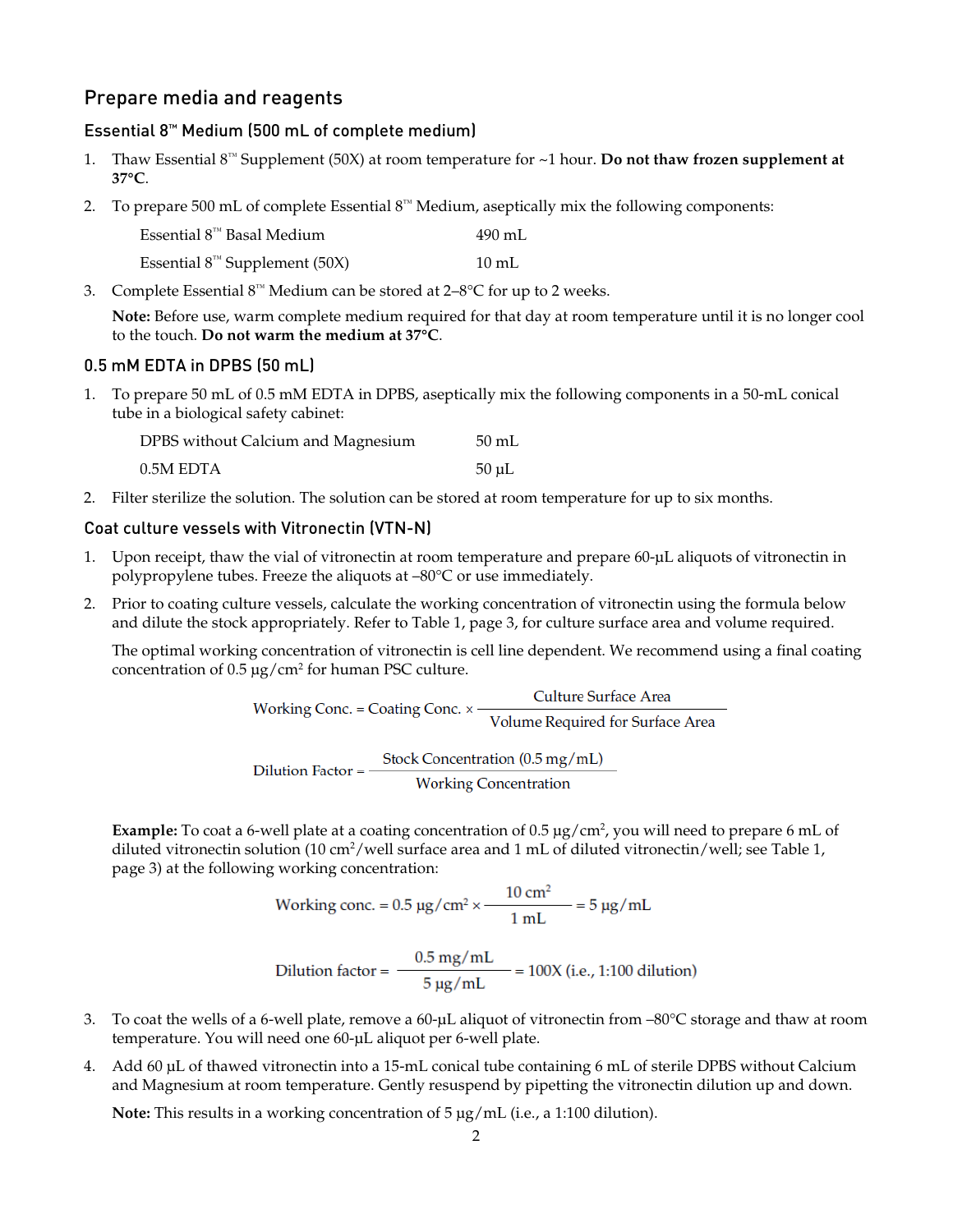5. Aliquot 1 mL of diluted vitronectin solution to each well of a 6-well plate (refer to Table 1, for recommended volumes for other culture vessels).

**Note:** When used to coat a 6-well plate (10 cm<sup>2</sup>/well) at 1 mL/well, the final concentration will be 0.5  $\mu$ g/cm<sup>2</sup>.

6. Incubate at room temperature for 1 hour.

**Note:** Dishes can now be used or stored at 2–8°C wrapped in laboratory film for up to a week. Do not allow the vessel to dry. Prior to use, pre-warm the culture vessel to room temperature for at least 1 hour.

7. Aspirate the diluted vitronectin solution from the culture vessel and discard. It is not necessary to rinse off the culture vessel after removal of vitronectin. Cells can be passaged directly onto the vitronectin-coated culture dish.

**Note:** Geltrex™ LDEV-Free hESC-Qualified Reduced Growth Factor Basement Membrane Matrix may be substituted for vitronectin (see Appendix, page [8\)](#page-6-0).

| Culture vessel | Approximate<br>surface area (cm <sup>2</sup> ) | Diluted substrate volume (mL) |
|----------------|------------------------------------------------|-------------------------------|
| 6-well plate   | $10 \text{ cm}^2/\text{well}$                  | 1 mL/well                     |
| 12-well plate  | $4 \text{ cm}^2/\text{well}$                   | $0.4$ mL/well                 |
| 24-well plate  | 2 cm <sup>2</sup> /well                        | 0.2 mL/well                   |
| 35-mm dish     | $10 \text{ cm}^2$                              | 1 mL                          |
| $60$ -mm dish  | $20 \text{ cm}^2$                              | $2 \text{ ml}$                |
| $100$ -mm dish | $60 \text{ cm}^2$                              | 6 ml                          |

<span id="page-2-1"></span>Table 1 Required volume of diluted Vitronectin substrate

# Passage PSCs

#### When to split cells

In general, split cells when one of the following occurs:

- PSC colonies are becoming too dense or too large.
- PSC colonies are showing increased differentiation.
- The colonies cover approximately 85% of the surface area of the culture vessel, usually every 4 days. **Even if the colonies are sparse and small, it is important to split the culture every 4 to 5 days.**

<span id="page-2-0"></span>Figure 1 A. PSCs growing in Essential 8™ Medium on vitronectin 24 hours after a passage, prior to changing the medium. B. PSCs growing in Essential 8™ Medium on vitronectin that are ready for passage. C. PSCs growing in Essential 8™ Medium on vitronectin that are over-confluent.

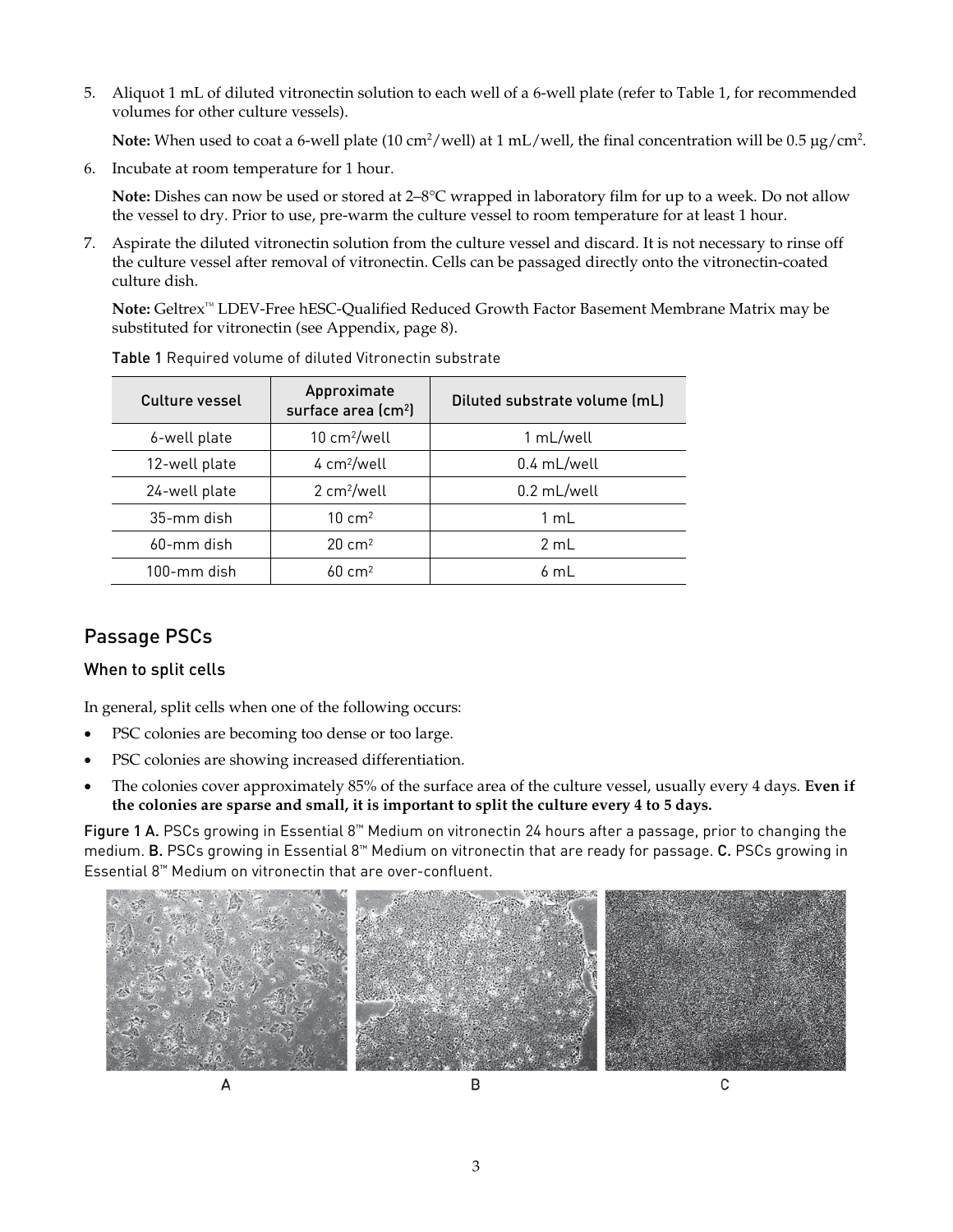#### Split ratio

- The split ratio can vary, though it is generally between 1:2 and 1:4 for early passages and between 1:3 and 1:12 for established cultures. Occasionally, cells will grow at a different rate and the split ratio will need to be adjusted.
- A general rule is to observe the last split ratio and adjust the ratio according to the appearance of the PSC colonies. If the cells look healthy and colonies have enough space, split using the same ratio. If they are overly dense and crowding, increase the ratio. If the cells are sparse, decrease the ratio.

#### Passage PSC colonies with Versene or EDTA

**Note:** Newly derived PSC lines may contain a fair amount of differentiation through passage 4**. It is not necessary to remove differentiated material prior to passaging.** By propagating/splitting the cells the overall culture health should improve throughout the early passages.

IMPORTANT! **Enzymes such as collagenase and dispase do not work well with cells cultured in Essential 8™ Medium and on vitronectin**. Use of these enzymes for passaging cells results in compromised viability and attachment.

1. Prior to starting, equilibrate your vitronectin-coated dishes to room temperature in the hood (this takes about one hour). Pre-warm the required volume of Essential 8™ Medium at room temperature until it is no longer cool to the touch.

#### **Note: Do not warm medium in a 37°C water bath**.

- 2. Aspirate the spent medium from the vessel containing PSCs with a Pasteur pipette, and rinse the vessel twice with Dulbecco's PBS (DPBS) without Calcium and Magnesium. Refer to Table 2, for the recommended volumes.
- 3. Add 1X Versene solution to the vessel containing PSCs. Adjust the volume of Versene for various dish sizes (refer to Table 2). Swirl the dish to coat the entire cell surface.

**Note:** 0.5 mM EDTA in DPBS may be substituted for Versene solution.

4. Incubate the vessel at room temperature for 5–8 minutes or 37°C for 4–5 minutes. When the cells start to separate and round up, and the colonies will appear to have holes in them when viewed under a microscope, they are ready to be removed from the vessel.

**Note:** In larger vessels or with certain cell lines, this may take longer than 5 minutes.

- 5. Aspirate the Versene solution with a Pasteur pipette.
- <span id="page-3-0"></span>6. Add pre-warmed complete Essential  $8™$  Medium to the dish according to Table 2.

Table 2 Required volume of reagents

| Culture vessel | Approximate<br>surface area (cm <sup>2</sup> ) | DPBS (mL)   | <b>1X Versene</b><br>solution (mL) | Complete Essential 8 <sup>™</sup><br>Medium (mL) |
|----------------|------------------------------------------------|-------------|------------------------------------|--------------------------------------------------|
| 6-well plate   | 10 cm <sup>2</sup> /well                       | 2 mL/well   | 1 mL/well                          | 2 mL/well                                        |
| 12-well plate  | 4 cm <sup>2</sup> /well                        | 1 mL/well   | 0.4 mL/well                        | 1 mL/well                                        |
| 24-well plate  | 2 cm <sup>2</sup> /well                        | 0.5 mL/well | 0.2 mL/well                        | 0.5 mL/well                                      |
| 35-mm dish     | $10 \text{ cm}^2$                              | 2 mL        | $1 \text{ mL}$                     | 2 mL                                             |
| 60-mm dish     | $20 \text{ cm}^2$                              | 4 mL        | 2 mL                               | 4 mL                                             |
| 100-mm dish    | $60 \text{ cm}^2$                              | 12 mL       | 6mL                                | 12 mL                                            |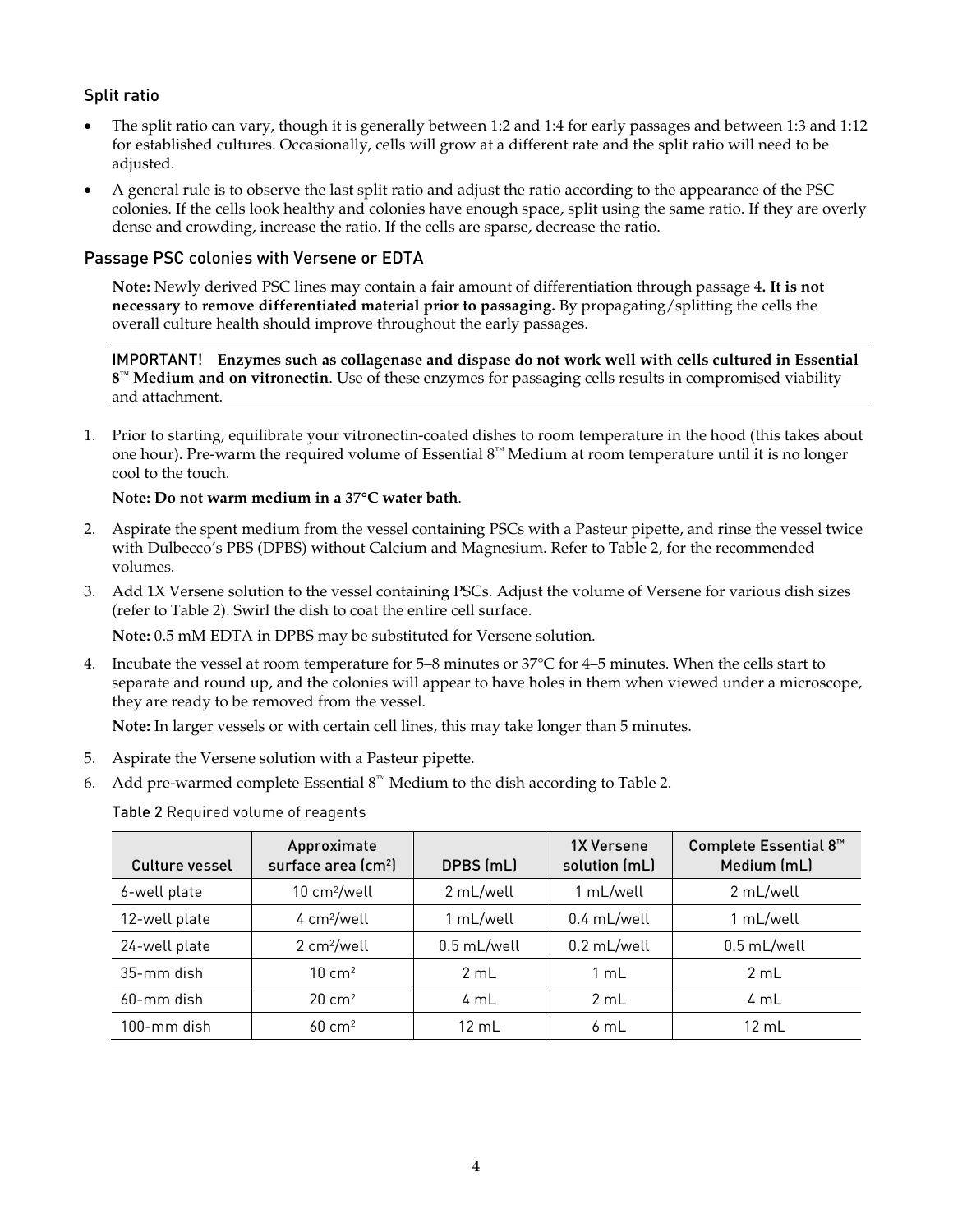7. Remove the cells from the well(s) by gently squirting medium and pipetting the colonies up using a 5-mL serological pipette. Avoid creating bubbles. Collect cells in a 15-mL conical tube.

IMPORTANT! **Do not scrape the cells from the dish**. There may be obvious patches of cells that were not dislodged and left behind. Do not attempt to recover them through scraping.

**Note:** Little or no extra pipetting is required to break up cell clumps after Versene treatment. Two to three triturations should be sufficient. Do not pipet vigorously or the colonies will break apart.

**Note:** Depending upon the cell line, work with no more than one to three wells at a time, and work quickly to remove cells after adding Essential  $8<sup>m</sup>$  Medium to the well(s). The initial effect of the Versene will be neutralized quickly by the medium. Some lines re-adhere very rapidly after medium addition, and must be removed 1 well at a time. Others are slower to re-attach, and may be removed 3 wells at a time.

- 8. Aspirate residual vitronectin solution from the pre-coated dish.
- 9. Add an appropriate volume of pre-warmed Essential 8™ Medium to each well of a coated 6-well plate so that each well contains 2 mL medium after the cell suspension has been added. Refer to Table 2, page [4,](#page-3-0) for volumes for other culture vessels.
- 10. Mix the cell suspensions from step 7 by gently inverting a few times, then transfer the appropriate volume of cell suspension into each well containing pre-warmed complete Essential 8™ Medium according to the desired split ratio.
- 11. Move the vessel in several quick figure eight motions to disperse cells across the surface of the vessels.
- 12. Place dish gently into the  $37^{\circ}$ C,  $5\%$  CO<sub>2</sub> incubator and incubate the cells overnight.
- 13. Feed PSCs the day after splitting. Replace spent medium daily.

**Note:** It is normal to see cell debris and small colonies after passage.

14. *(Optional)*: To improve cell survival, you can add RevitaCell™ Supplement (Cat. no. A26445) to 1X final concentration (i.e., 20 µL per 2 mL of cell suspension) for the first 24 hours post-passage.

Figure 2 Normal pluripotent stem cell morphology. The expected morphology of PSCs is demonstrated specifically by tightly packed colonies with defined borders and a high nucleus-to-cytoplasm ratio. The image below shows PSCs at passage 6.

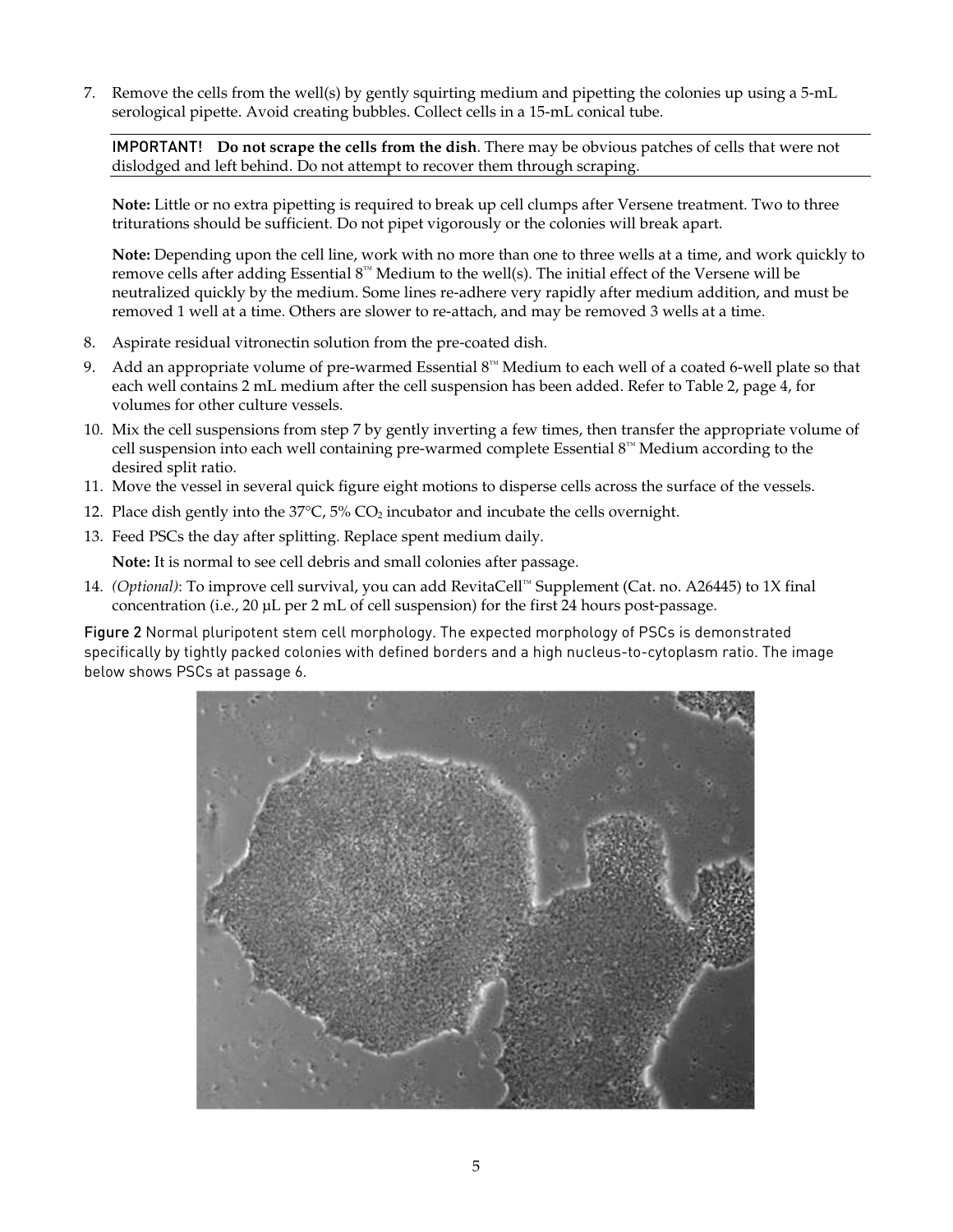# Cryopreserve PSCs

### Freeze PSCs

1. Thaw and pre-chill the PSC Cryomedium (Cat. No. A2644601) at 2°C to 8°C.

**Note:** Use of Essential 8™ Medium + 10% DMSO for cryopreservation instead of PSC Cryomedium is possible, but will result in lower relative performance.

- 2. Harvest PSCs according to standard cell passaging protocols.
- 3. Centrifuge the cell suspension at  $200 \times g$  for 4 minutes.
- 4. Aspirate the medium, being careful not to disturb the cell pellet.
- 5. Add PSC Cryomedium (chilled to  $2^{\circ}C$  to  $8^{\circ}C$ ) dropwise to the cells while gently rocking the tube back and forth followed by gentle resuspension of cell pellet.

**Note:** In general, from a 100-mm dish, 8–12 vials containing  $1 \times 10^6$  viable cells/mL can be generated.

6. Dispense aliquots of the suspension into cryogenic vials according to manufacturer's specifications (i.e., 1.5 mL in a 2-mL cryovial).

**Note:** Mix the cell suspension in PSC Cryomedium frequently to maintain a homogenous suspension. If utilizing clumped passaging methods at cell harvest, then mix cell suspension by gentle inversion to prevent breaking cells into smaller clumps.

- 7. Cryopreserve cells in an automated or manual controlled rate freezing apparatus following standard procedures (approximately 1°C decrease per minute).
- 8. Transfer frozen cell vials to liquid nitrogen (vapor phase); we recommend storage at –200 °C to –125 °C.

#### Thaw and recover PSCs

- 1. Quick-thaw cryopreserved PSCs in a 37 °C waterbath until only a small ice crystal remains.
- 2. Gently pipet the thawed cells up and down to create a cell suspension and transfer to a 50-mL conical tube.
- 3. Dilute the cell suspension with 3 mL of growth medium per mL of cryopreserved cells, adding it dropwise while gently rocking the tube back and forth to avoid osmotic shock to the cells.
- 4. Centrifuge cell suspension at  $200 \times g$  for 4 minutes.
- 5. Aspirate the medium, being careful not to disturb the cell pellet.
- 6. Gently resuspend the cells in growth medium supplemented with RevitaCell™ Supplement at a 1X final concentration (i.e., 100 µL of RevitaCell™ Supplement in 10 mL of growth medium).

**Note:** Do not add any additional ROCK inhibitors to the growth medium.

7. Transfer the cell suspension to an appropriate growth vessel and incubate for 18–24 hours in the recommended culture environment.

**Note:** Refer to Table 3 (page [7\)](#page-6-1) for recommended cell seeding densities.

8. Following 18–24 hour incubation, aspirate the growth medium supplemented with RevitaCell™ Supplement and replace it with unsupplemented growth medium (i.e., without the addition of RevitaCell™ Supplement) for the remainder of the culture.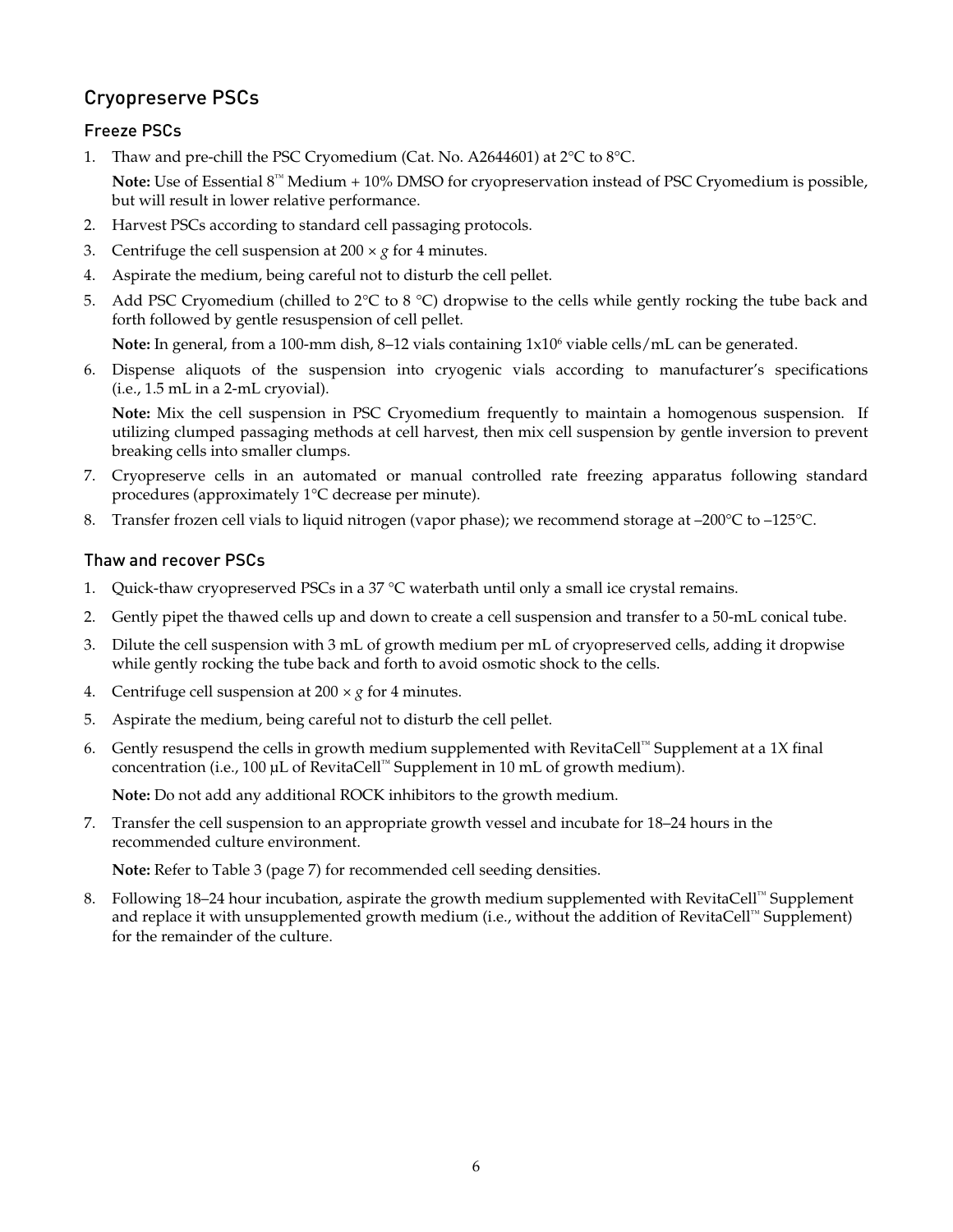|                               | Number of viable cells added <sup>[1]</sup> |                               | Essential $8^{\rm m}$ Medium +                       |  |
|-------------------------------|---------------------------------------------|-------------------------------|------------------------------------------------------|--|
| Culture vessel (surface area) | 20,000 cell/cm <sup>2</sup>                 | 40,000 cells/ cm <sup>2</sup> | 1X RevitaCell <sup>™</sup> Supplement <sup>[2]</sup> |  |
| $6$ -well $(10 \text{ cm}^2)$ | 200,000                                     | 400,000                       | 2 mL                                                 |  |
| 12-well $(4 \text{ cm}^2)$    | 80,000                                      | 160,000                       | 1 mL                                                 |  |
| $24$ -well $(2 \text{ cm}^2)$ | 40,000                                      | 80,000                        | $0.5$ mL                                             |  |
| 35-mm (10 cm <sup>2</sup> )   | 200,000                                     | 400,000                       | 2 mL                                                 |  |
| 60-mm (20 cm <sup>2</sup> )   | 400,000                                     | 800,000                       | 4 mL                                                 |  |
| 100-mm $(60 \text{ cm}^2)$    | 1,200,000                                   | 2,400,000                     | 12 mL                                                |  |

<span id="page-6-1"></span>Table 3 Recommended cell seeding densities and volumes of medium for plating (per dish or per well)

<sup>[1]</sup> Time to confluency is 4–5 days for a seeding density of 20,000 cells/cm<sup>2</sup> and 3–4 days for seeding density of 40,000 cells/cm2

<span id="page-6-0"></span><sup>[2]</sup> For resuspension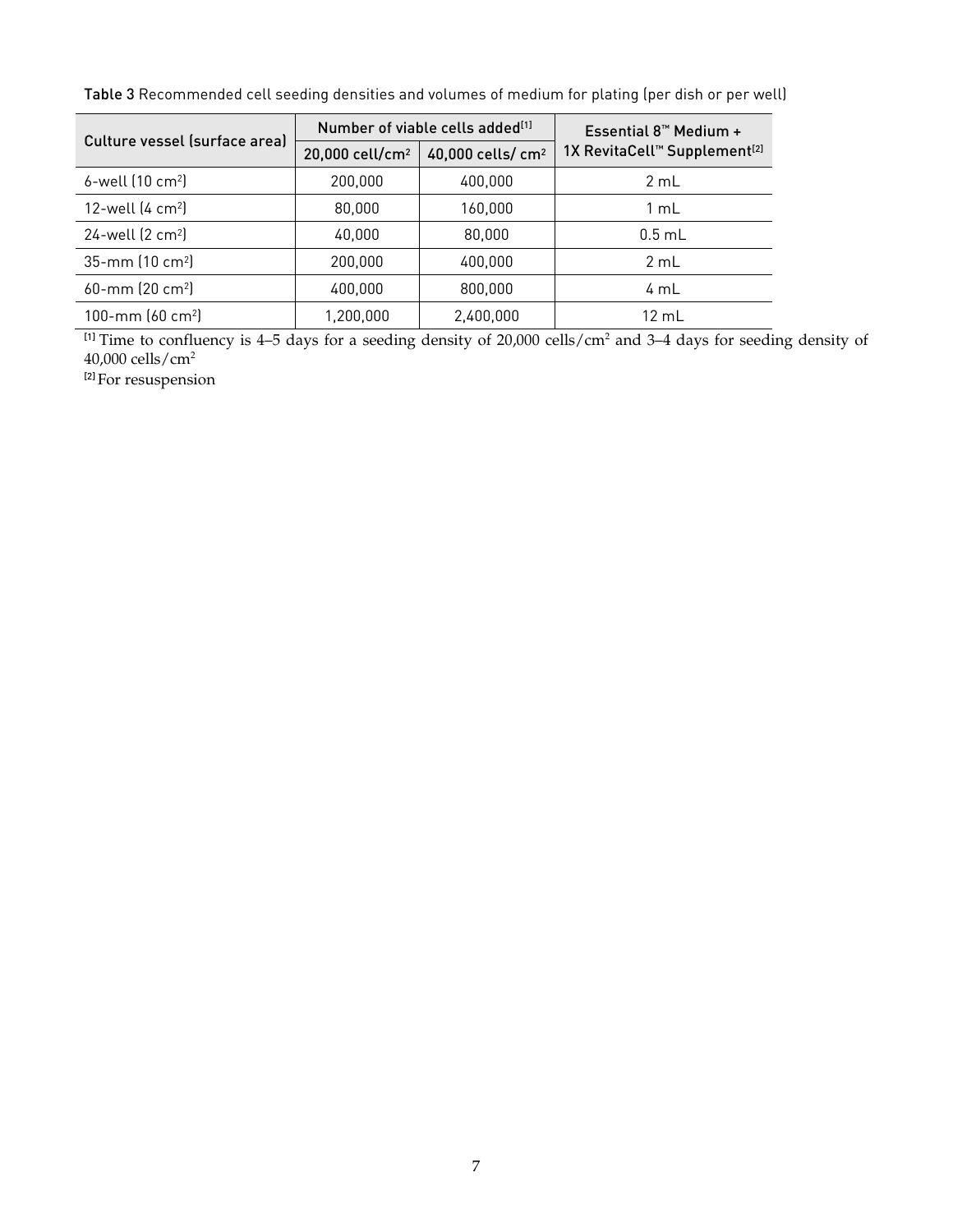### APPENDIX

#### Coat culture vessels with Geltrex™ LDEV-Free, hESC-Qualified Basement Membrane Matrix

- 1. Thaw a 5-mL bottle of Geltrex™ LDEV-Free hESC-Qualified Reduced Growth Factor Basement Membrane Matrix at 2–8°C overnight.
- 2. Dilute the thawed Geltrex™ solution 1:1 with cold sterile DMEM/F-12 to prepare 1-mL aliquots in tubes chilled on ice. These aliquots can be frozen at –20°C or used immediately. Note: Aliquot volumes of 1:1 diluted Geltrex<sup>™</sup> solution may be adjusted according to your needs
- 3. To create working stocks, dilute a Geltrex™ aliquot 1:50 with cold DMEM on ice, for a total dilution of 1:100. **Note:** An optimal dilution of the Geltrex™ solution may need to be determined for each cell line. Try various dilutions from 1:30 to 1:100.
- 4. Quickly cover the whole surface of each culture dish with the Geltrex™ solution (refer to Table 3).
- 5. Incubate the dishes in a  $37^{\circ}$ C,  $5\%$  CO<sub>2</sub> incubator for 1 hour.

**Note:** Dishes can now be used or stored at 2–8°C for up to a week. Do not allow dishes to dry.

6. Aspirate the diluted Geltrex™ solution from the culture dish and discard. You do not need to rinse off the Geltrex™ solution from the culture dish after removal. Cells can now be passaged directly onto the Geltrex™ matrix-coated culture dish.

| Culture vessel | Approximate<br>surface area (cm <sup>2</sup> ) | Diluted substrate volume (mL) |
|----------------|------------------------------------------------|-------------------------------|
| 6-well plate   | $10 \text{ cm}^2/\text{well}$                  | 1.5 mL/well                   |
| 12-well plate  | 4 cm <sup>2</sup> /well                        | 750 µL/well                   |
| 24-well plate  | 2 cm <sup>2</sup> /well                        | 350 µL/well                   |
| 35-mm dish     | $10 \text{ cm}^2$                              | $1.5$ ml                      |
| 60-mm dish     | $20 \text{ cm}^2$                              | $3.0 \text{ mL}$              |
| 100-mm dish    | $60 \text{ cm}^2$                              | $6.0$ mL                      |

Table 4 Volume of Geltrex™ hESC-qualified matrix required

### Reference

1. Chen G., Gulbranson D.R., Hou Z., Bolin J.M., Ruotti V., Probasco M.D., Smuga-Otto K., Howden S.E., Diol N.R., Propson N.E., Wagner R., Lee G.O., Antosiewicz-Bourget J., Teng J.M., Thomson J.A. (2011) Chemically defined conditions for human iPSC derivation and culture. *Nat Methods* 8(5):424–429.